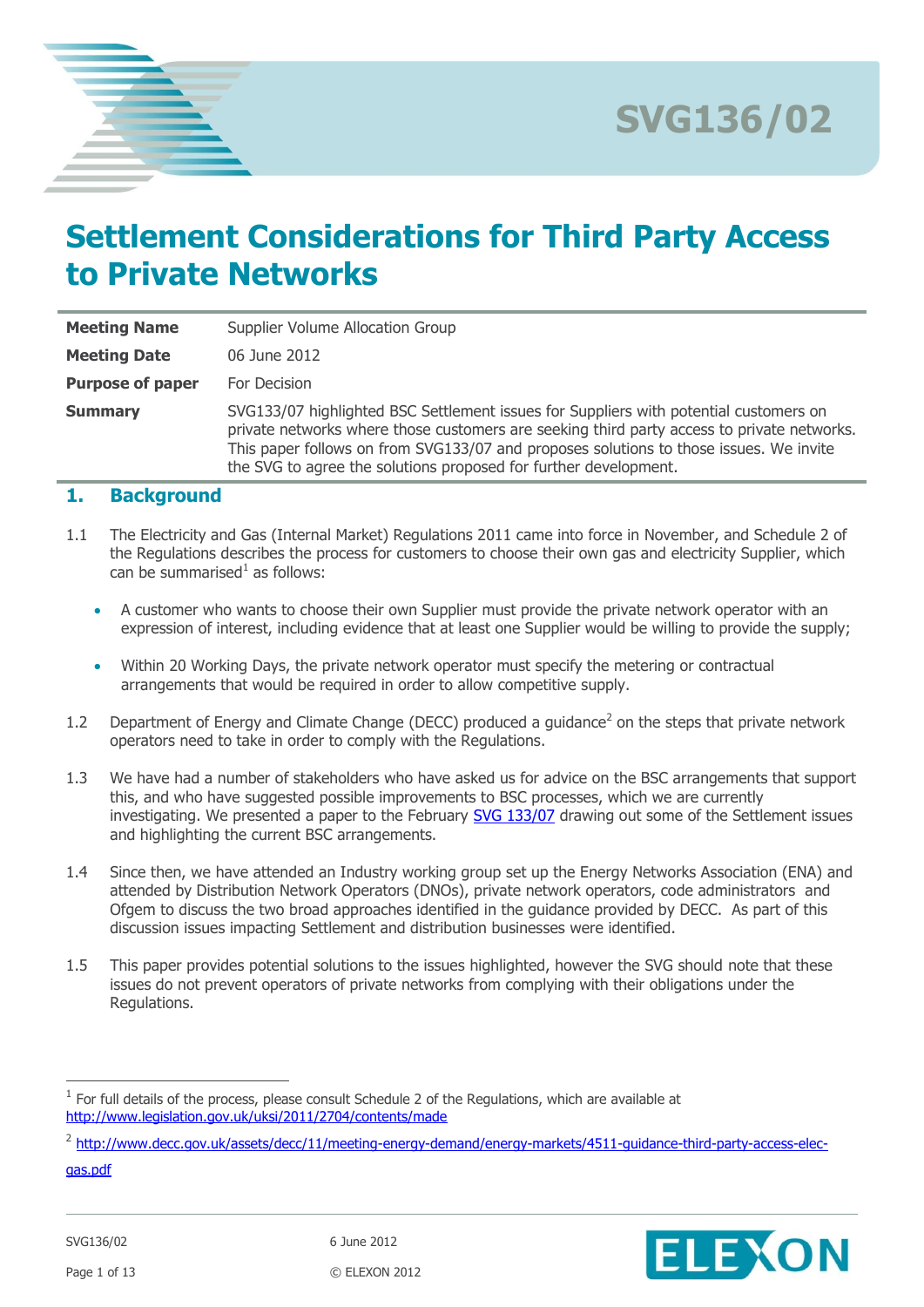

# **2. Third Party Access Working Group (TPAWG)**

- 2.1 The first meeting took place on the 23 April at ELEXON's Offices. The main items discussed included the:
	- Appointment of the Chair;
	- Terms of Reference;
	- SVG 133/07 paper; and
	- Scope of the working group.
- 2.2 We circulated this paper to the TPAWG to give an opportunity for members to comment on the solutions proposed in this paper and took this into consideration while drafting this paper.

# **3. Principles in developing solution**

- 3.1 We applied the following principles while evaluating/devising the solutions:
	- Solutions should be cost effective and proportionate (bearing in mind that volume of customers wishing to participate is currently uncertain);
	- BSC Objectives Maintaining Settlement integrity and BSC obligations; and
	- Flexibility The solutions in place can be easily tweaked after implementation. We believe that as more customers opt for third party access we will uncover further issues, thus improvement must be easily accommodated.

# **4. Nomenclature**

- 4.1 There are recognised BSC/Industry terms used for metering set-ups in other contexts e.g. primary/secondary meters, main/sub meters etc. For the purpose of this paper, we have defined a few terms to minimise confusion with other metering set-ups; as follows:
	- Boundary Point Supplier: The Supplier appointed at the Boundary Point of the private network; usually appointed by the Private Network owner;
	- Boundary Point Meter: Code of Practice (CoP) Compliant Settlement Meter at the Boundary Point;
	- Third Party Supplier: A Supplier appointed by a customer on the private network;
	- Third Party Meter: CoP compliant Settlement Meter for the customer on the private network; and
	- Non-Settlement Meter: A meter that has not been certified as CoP compliant but is compliant with the requirements of Schedule 7 of the Electricity Act 1989, i.e. a meter approved under UK national legislation or, after October 2006, under the European Measuring Instruments Directive (MID 2004/22/EC) which is suitable for billing purposes.

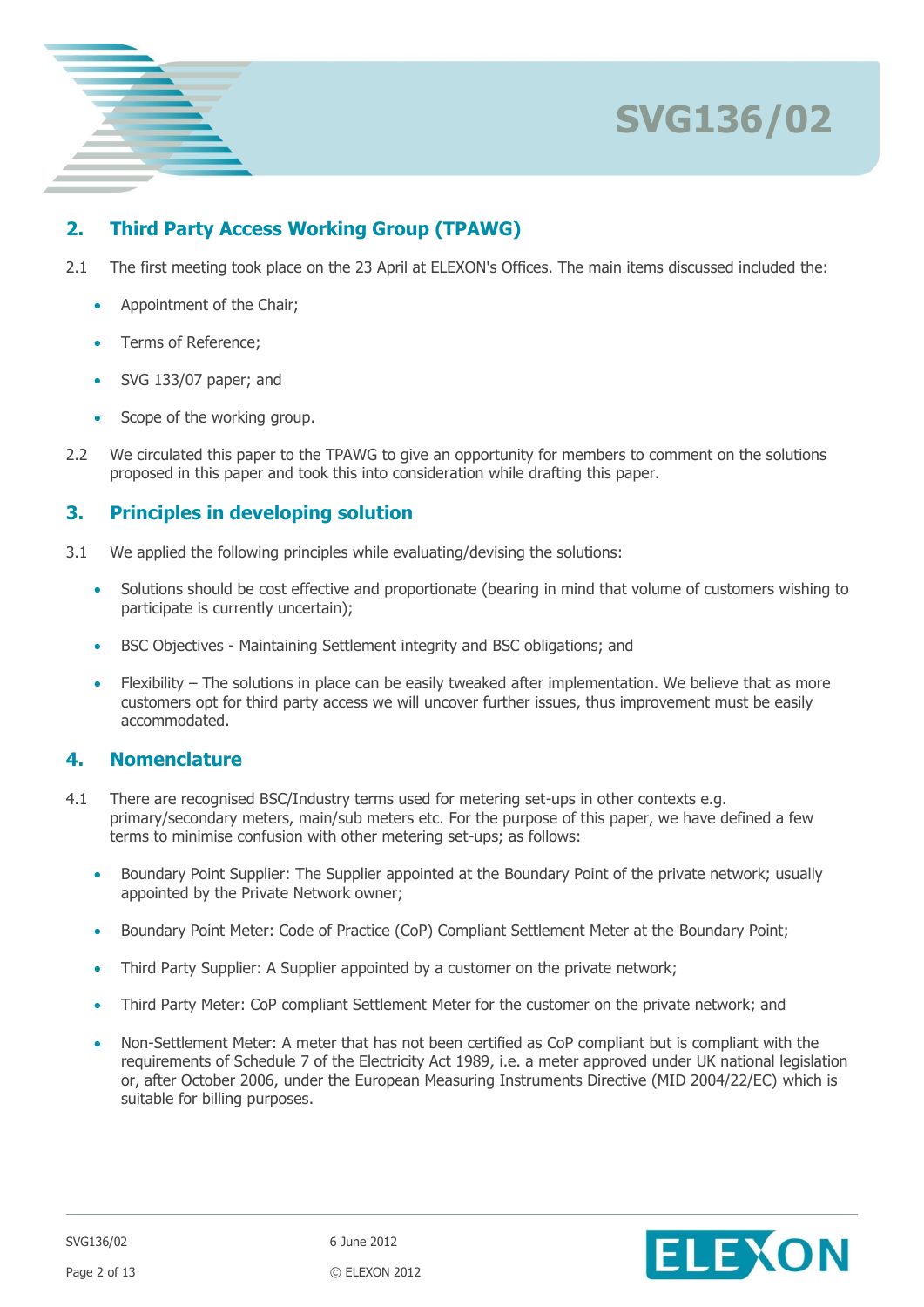

# **5. Current Options**

- 5.1 SVG 133/07 and the DECC guidance on third party access highlighted two options currently supported in the BSC:
	- Full Settlement option which requires every customer on the private network to have a Settlement CoP compliant Metering System and an MPAN. A private network where this is the case is referred to in the BSC as an 'Associated Distribution System'.
	- Difference Metering where one or more (not all) customers on the private network have a Settlement meter with a Supplier of their choice; thus requiring the deduction of the consumption though the Third Party Meter(s) from the Boundary Point Meter. This is illustrated below. This option is recognised in BSC Procedure (BSCP)  $514^3$  (8.4.3) as a complex site.



- 5.2 For Settlement purposes:
	- Customer 1's readings: Z
	- Landlord's reading (Boundary Point Meter): Y-Z

# **Further Options**

5.3 During the TPAWG, we identified a possible third option which involved a similar arrangement to meter period data splitting<sup>4</sup>. It involves the agreement between the Suppliers on the private network on the usage

<sup>4</sup> BSCP550 'Shared SVA Meter Arrangement of Half Hourly Import and Export Active Energy' describes several methods for splitting Boundary Point meter period data between more than one customer/generator below a single Boundary Point.



<sup>&</sup>lt;sup>3</sup> 'SVA Meter Operations for Metering Systems Registered in SMRS'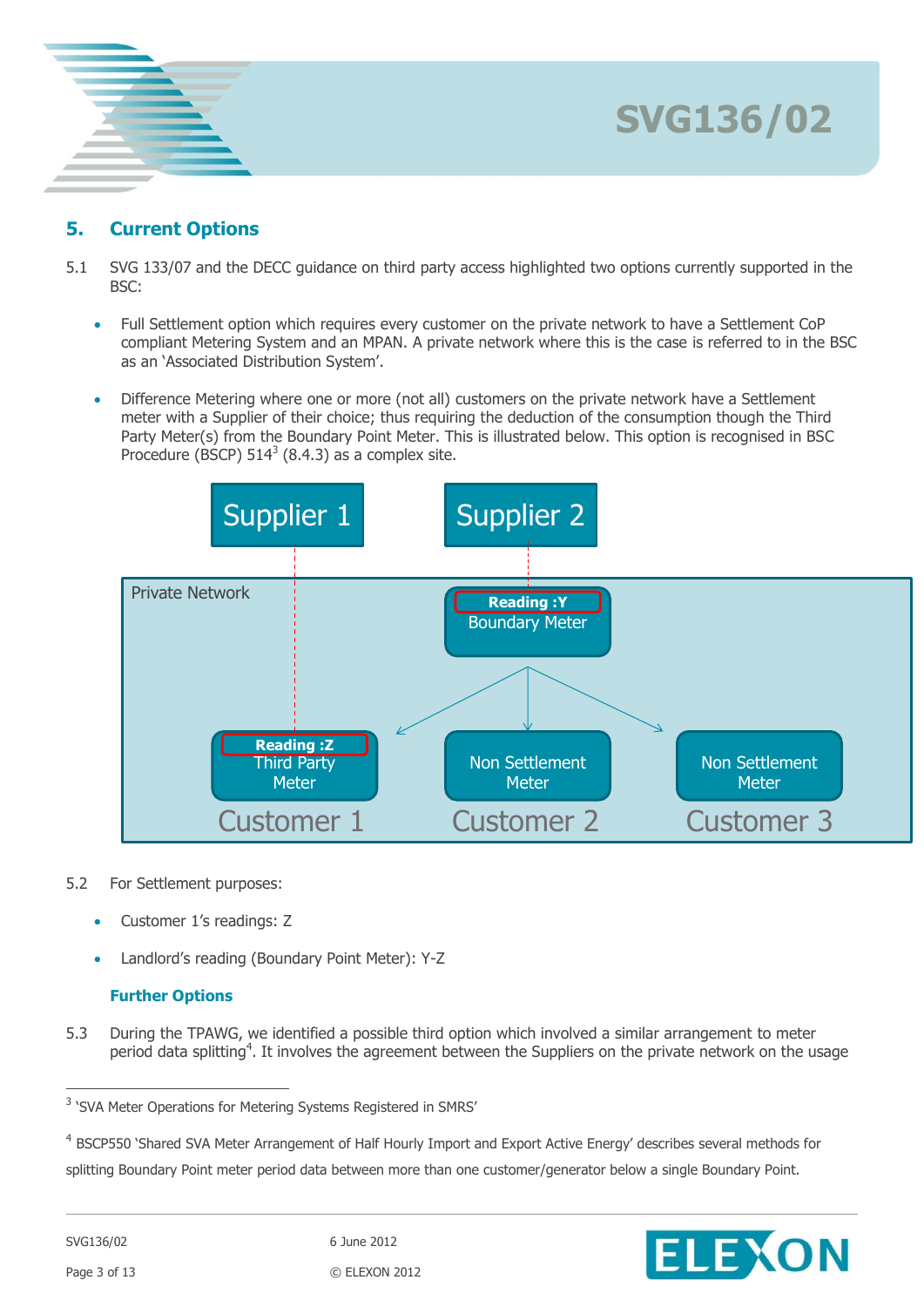



at the site and requires the Suppliers to agree an Allocation Schedule for each Settlement Period such that the net energy allocation to the Suppliers is equal to the total consumption at the site.

Note: CP 1369 (Increased Flexibility in BSCP550 Data Splitting Algorithms) should remove some of the barriers to this solution, and was recently approved by SVG for implementation as part of November 2012 release.

- 5.4 Another option can be a private commercial arrangement between impacted parties with no impact on Settlement.
- 5.5 An assessment of the various options is shown in the table below.

| <b>Option</b>                        | For                                                                                                                                                                                                                                             | <b>Against</b>                                                                                                                                                                                                                                                                                                                                                                                                                                                                                                                                                                                                                                                                                                                                                                                                                                                                                                                                             | <b>Proposed Action</b>                                                                                                                                                       |
|--------------------------------------|-------------------------------------------------------------------------------------------------------------------------------------------------------------------------------------------------------------------------------------------------|------------------------------------------------------------------------------------------------------------------------------------------------------------------------------------------------------------------------------------------------------------------------------------------------------------------------------------------------------------------------------------------------------------------------------------------------------------------------------------------------------------------------------------------------------------------------------------------------------------------------------------------------------------------------------------------------------------------------------------------------------------------------------------------------------------------------------------------------------------------------------------------------------------------------------------------------------------|------------------------------------------------------------------------------------------------------------------------------------------------------------------------------|
| <b>Full Settlement</b>               | No particular<br>Settlement issues.                                                                                                                                                                                                             | Only applies if private network operator is<br>willing to install settlement-compliant<br>metering for all customers on the network.<br>Requires contract for registration and<br>related services.                                                                                                                                                                                                                                                                                                                                                                                                                                                                                                                                                                                                                                                                                                                                                        | Guidance may be required if<br>there is interest in this<br>option. For the time being we<br>do not propose any further<br>action.                                           |
| <b>Difference</b><br><b>Metering</b> | <b>Maintains Settlement</b><br>integrity.<br>Arrangement in place<br>and already<br>implemented by some<br>sites; therefore this<br>option works.<br>No major impact on<br>other SVA processes<br>and Industry codes,<br>cheaper industry cost. | Require application for metering<br>dispensation, hence may incur delay in<br>implementation.<br>Current process may not support large<br>volume of requests by Suppliers for their<br>potential customers.<br>Requires additional processes from the<br>Half-Hourly Data Collector (HHDC) <sup>5</sup> .<br>Currently requires appointment of same<br>DC and Meter Operator Agent (MOA).<br>No mechanism for third party Suppliers to<br>know the arrangement on the private<br>network.<br>Cost implications for replacing non-<br>Settlement meters and installing<br>Settlement Meters.<br>May require network costs surrounding<br>installing a meter for the first time where<br>the costs of services were built into the<br>rent or service charges.<br>A process to understand when the last<br>meter on the site is installed thereby<br>moving to Full Settlement metering and a<br>need to 'disconnect' the Metering Point at<br>the boundary. | We believe this option works.<br>However, in order to allow<br>for larger scale<br>implementation, we propose<br>further investigation and<br>possible changes in this area. |

 $5$  This option works only with HH Hourly, further details in Section [9](#page-8-0)

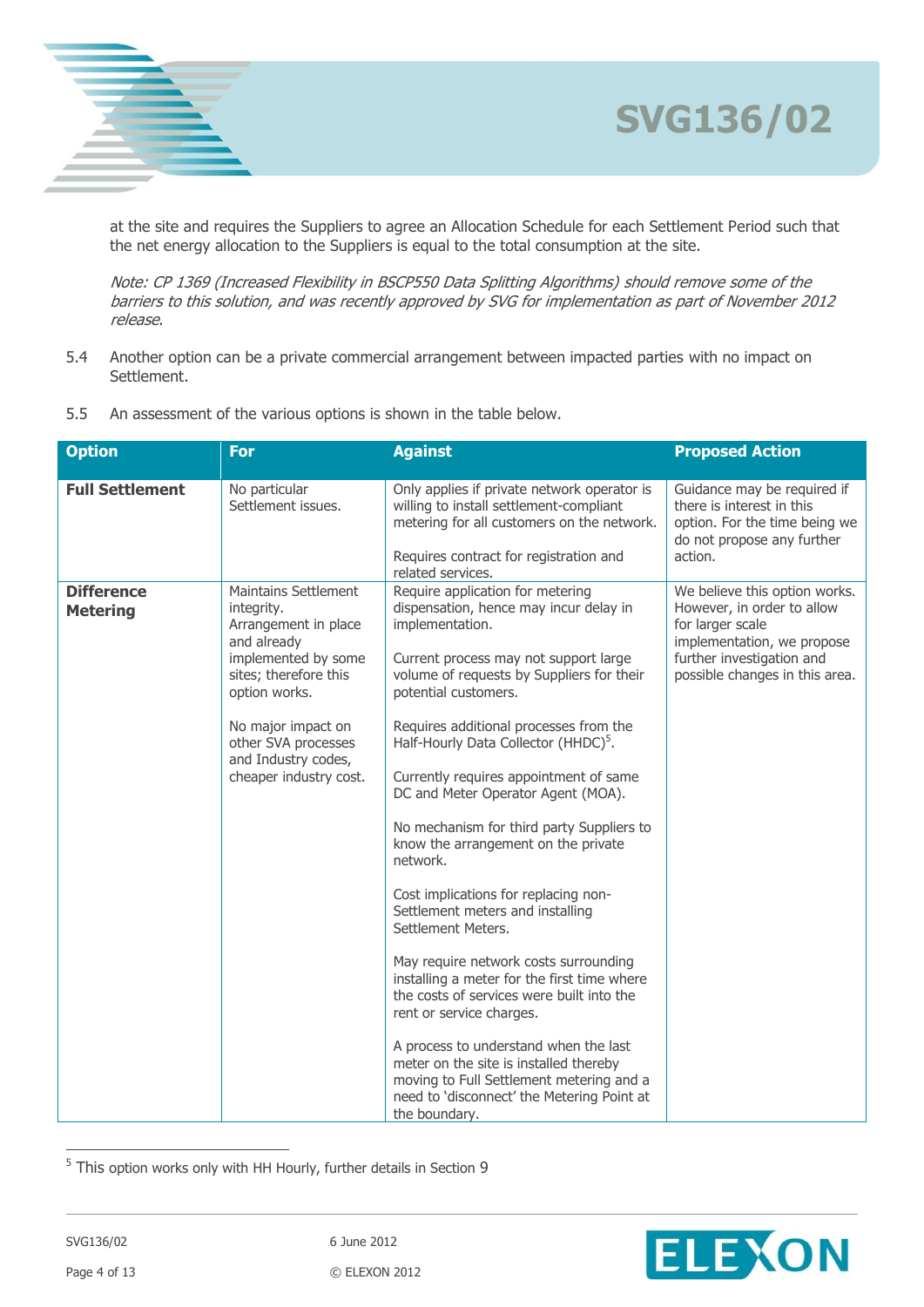| <b>Option</b>                                                              | <b>For</b>                                                                                                                                                                                                                                                                                                                                                | <b>Against</b>                                                                                                                                                                                                                                                                 | <b>Proposed Action</b>                                                                                                                                                                                                                                                                                                                                                                                                                                                   |
|----------------------------------------------------------------------------|-----------------------------------------------------------------------------------------------------------------------------------------------------------------------------------------------------------------------------------------------------------------------------------------------------------------------------------------------------------|--------------------------------------------------------------------------------------------------------------------------------------------------------------------------------------------------------------------------------------------------------------------------------|--------------------------------------------------------------------------------------------------------------------------------------------------------------------------------------------------------------------------------------------------------------------------------------------------------------------------------------------------------------------------------------------------------------------------------------------------------------------------|
| <b>Allocating</b><br><b>Consumption</b><br><b>between Suppliers</b>        | Similar to difference<br>metering, without the<br>need to apply for a<br>Metering Dispensation;<br>thus avoiding the<br>administrative burden.<br>Can avoid some of the<br>complexities of<br>difference metering<br>from the HHDC<br>perspective.<br>There may be lower<br>costs particularly of<br>replacing metering<br>equipment for the<br>customer. | Requires agreement from all impacted<br>parties which may not necessarily happen<br>in every instance.<br>Note: This option won't be available<br>unless there is agreement from all parties<br>Customer may be cost constrained for<br>choices for future change of Suppliers | This option can be a feasible<br>alternative should difference<br>metering prove impracticable<br>for a specific site.<br>We do not believe any<br>Settlement issues with this<br>option, however we believe<br>customers will benefit from<br>guidance on how to<br>implement this option to<br>achieve compliance with the<br>BSC.<br>The view of the TPAWG was<br>this option can be explored<br>further at a later date should<br>there be interest from<br>parties. |
| <b>Private</b><br>commercial<br>arrangement<br>between impacted<br>parties | No impact on<br>Settlement.                                                                                                                                                                                                                                                                                                                               | Complex commercial arrangements<br>between Suppliers.                                                                                                                                                                                                                          | Not in scope of the BSC.                                                                                                                                                                                                                                                                                                                                                                                                                                                 |

- 5.6 With consideration on the table above, we narrowed the focus of this paper to provide changes and clarification to the difference metering process focussing on the following:
	- Appointment of Party Agents;
	- Applications for Metering Dispensations for difference metering;
	- Appointment and Change of Supplier;
	- NHH Settlement for customers; and
	- Accounting for electrical losses on the private network.

Note: The rest of the paper focusses on the issues associated with difference metering.

### **6. Appointment of Party Agents**

- 6.1 The current requirements to allow difference metering to happen require the Third Party Supplier to appoint the same HHMOA and HHDC as the Boundary Point Supplier. We have highlighted some of the key processes and associated data flows for getting the metered data to the Supplier Volume Allocation Agent (SVAA) in Appendix 1. This emphasizes the importance of the HHDC in getting the consumption data to Settlement while the MOA has no input at that stage of the process.
- 6.2 Many of the Settlement processes will remain as-is with the HHDC required to perform the differencing.

SVG136/02 6 June 2012 Page 5 of 13 © ELEXON 2012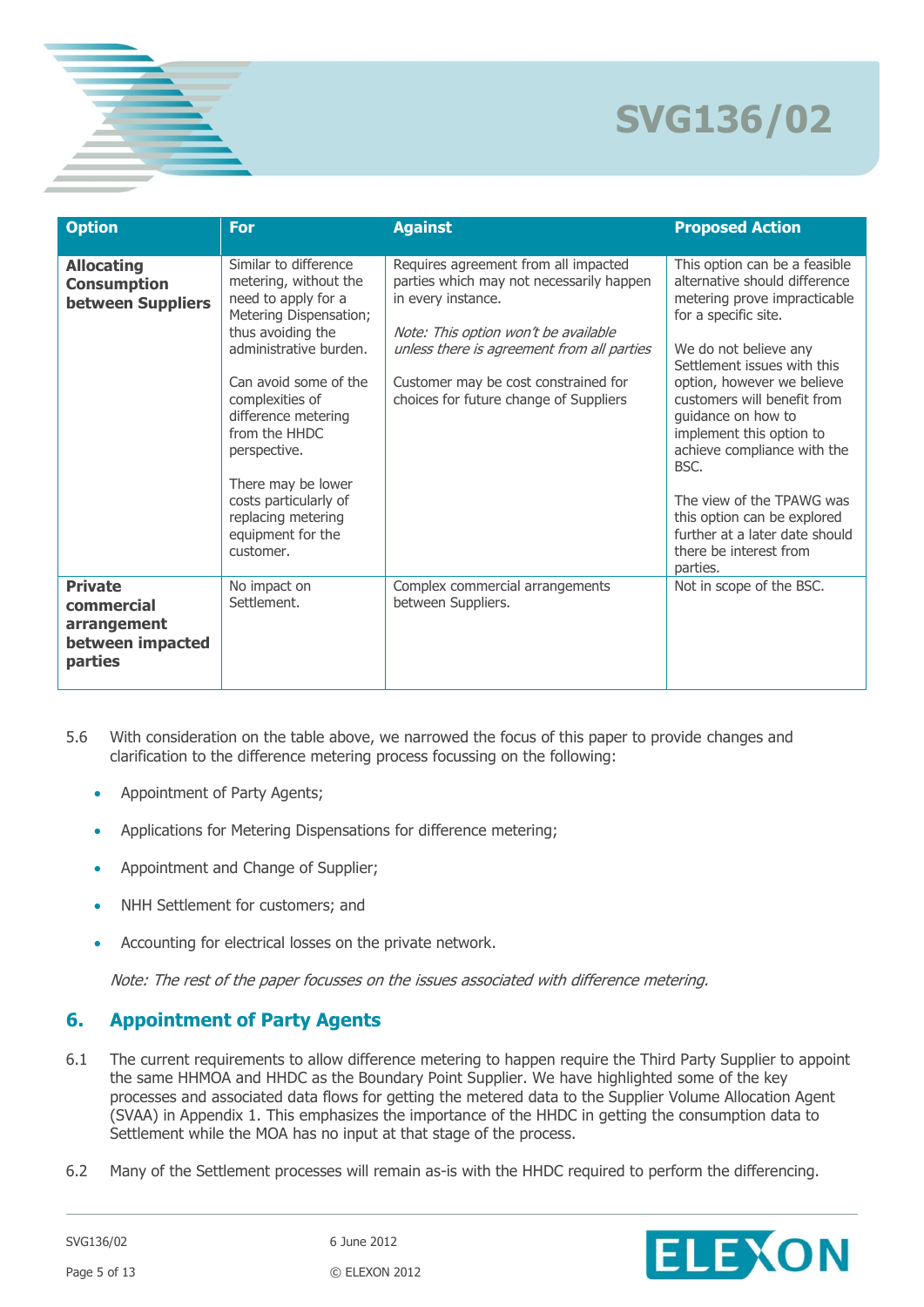

- **SVG136/02**
- 6.3 The table below highlights the responsibilities of the HHMOA and HHDC and the risk associated in not complying with the requirements of appointing a common HHMOA and HHDC; hence whether alternatives to appoint different DCs/MOAs can be recommended.

| <b>Role</b>  | <b>Responsibilities</b>                                                                                                                                                                                                                                                                                                                                  | <b>Risk</b>                                                                                                                                                                                                                                                                                                                                                                                                                                                                                                 | <b>Proposed Action</b>                                                                                                                                                                                                                                                                                                                                                                                                                                                                                                                                                                                          |
|--------------|----------------------------------------------------------------------------------------------------------------------------------------------------------------------------------------------------------------------------------------------------------------------------------------------------------------------------------------------------------|-------------------------------------------------------------------------------------------------------------------------------------------------------------------------------------------------------------------------------------------------------------------------------------------------------------------------------------------------------------------------------------------------------------------------------------------------------------------------------------------------------------|-----------------------------------------------------------------------------------------------------------------------------------------------------------------------------------------------------------------------------------------------------------------------------------------------------------------------------------------------------------------------------------------------------------------------------------------------------------------------------------------------------------------------------------------------------------------------------------------------------------------|
| <b>HHMOA</b> | HHMOA is required to install,<br>commission, test, maintain, rectify<br>faults and provide sealing service<br>for Metering Equipment inclusive<br>any CT installations on the<br>complex site.<br>HHMOA to maintain MTDs and<br>provide the details to HHDC,<br>Supplier or LDSO, including<br>complex site supplementary<br>information as per BSCP514. | BSCP514 <sup>6</sup> requires the site to<br>appoint the same HHMOA.<br>Requires HHMOA to use<br>complex site supplementary<br>information.<br>One of the main risks to<br>Settlement is if the HHMOA<br>carries out work on the third<br>party Settlement Meter and<br>does not provide the MTDs<br>(D0268s) to the HHDCs. This<br>risk is not lowered by<br>appointing the same HHMOA.<br>Settlement will not be<br>compromised if a different<br>HHMOA is appointed and it<br>meets its BSC obligations. | Remove the requirement for<br>appointment of the same<br>HHMOA on the Boundary and<br>Third Party Meters while<br>emphasising appointment of<br>a common HHMOA as good<br>practice.<br>The Boundary Point HHMOA<br>will need to maintain the<br>complex site supplementary<br>information.<br>The private network owner<br>may wish to include a clause<br>within their commercial<br>arrangements with their<br>customer for the HHMOA to<br>provide updated complex site<br>supplementary information to<br>the Boundary Point HHDC in<br>time for each new customer<br>who achieves a third party<br>supply. |
| <b>HHDC</b>  | HHDC is required to retrieve,<br>validate and process metering<br>data for SVA Metering Systems.                                                                                                                                                                                                                                                         | As above, BSCP502 <sup>7</sup> requires<br>the same HHDC is appointed<br>One of the main risks to<br>Settlement is the HHDC failing<br>to subtract the consumption on<br>the Third Party Meter from the<br>Meter reading on the Boundary<br>Point Meter.<br>This risk will be significantly<br>higher should there be more<br>than one HHDC appointed to<br>the Metering Systems on the<br>private network.                                                                                                 | Maintain the BSCP<br>requirement to appoint the<br>same HHDC.                                                                                                                                                                                                                                                                                                                                                                                                                                                                                                                                                   |



 6 SVA Meter Operations for Metering Systems Registered in SMRS

<sup>&</sup>lt;sup>7</sup> Half Hourly Data Collection for SVA Metering Systems Registered in SMRS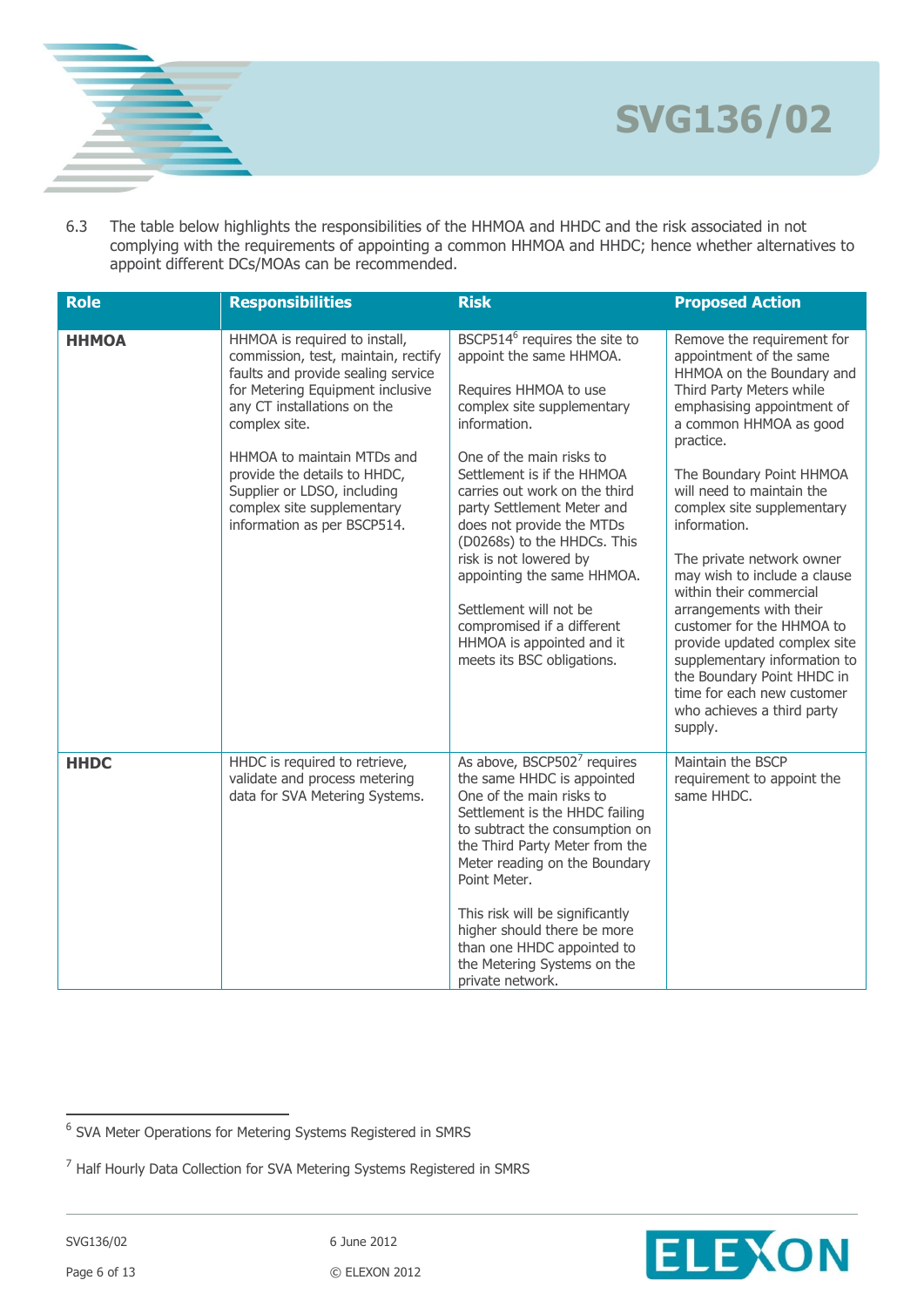

# **7. The Metering Dispensation Process**

- 7.1 With the current BSC arrangements, the Registrant of the Third Party Metering System will need to apply for a Metering Dispensation to allow difference metering to take place. This process is set out in [BSCP32](http://www.elexon.co.uk/wp-content/uploads/2011/10/bscp32_v8.0.pdf) and ELEXON will guide the applicant through the process.
- 7.2 The current high level process is shown in Appendix 2. Whist applications will differ, generally a typical application for dispensation will take around six weeks and dependent on the relevant panel committee meeting timings after the application has been submitted. The process includes:
	- Application received and acknowledged and a Dispensation Reference is allocated by ELEXON;
	- ELEXON provides a view on the application prior to sending the application to the Metering Dispensation Review Group (MDRG) and relevant LDSO for comment;
	- ELEXON prepares a paper for the relevant committee(s) (ISG or SVG) $^8$  incorporating its view and those of the MDRG and relevant LDSO and presents it; and
	- ELEXON informs the applicant of the committee decision and the date the Metering System can become effective in Settlements.

### **Issues with Dispensation Process for Third Party Access**

- 7.3 The BSC requires a Registrant to apply for a metering dispensation to enable differencing. We believe the dispensation process is burdensome and have looked at alternatives.
- 7.4 We investigated two options:
	- Generic dispensation: The BSC Panel may, on its own initiative or upon the application of a Party, establish Metering Dispensations from the requirements of any relevant Code of Practice; and
	- A simplified Metering Dispensation process for difference metering: This would bypass some steps of a typical Metering Dispensation application, e.g. allowing parties to comment on application.

| <b>Option</b>                                              | <b>For</b>                                                                              | <b>Against</b>                                                                      | <b>Proposed Action</b>                                                                                                |
|------------------------------------------------------------|-----------------------------------------------------------------------------------------|-------------------------------------------------------------------------------------|-----------------------------------------------------------------------------------------------------------------------|
| <b>Simplified</b><br><b>Dispensation</b><br><b>Process</b> | Benefits from metering experts<br>review and minimises risks due<br>to non-compliances. | Does not entirely remove the<br>administrative burden on<br>Registrants and ELEXON. | A simplified Metering<br>Dispensation process is still<br>fairly administrative and we<br>believe it may not suit the |
|                                                            | Less time consuming for parties<br>than current Metering                                | May still cause delay for end<br>consumer and private network                       | higher volumes of applications.                                                                                       |
|                                                            | Dispensation process.                                                                   | owner.                                                                              | The process need to be<br>agreed/developed and may                                                                    |
|                                                            |                                                                                         | Not all impacted parties will<br>have opportunity to comment.                       | require changes to BSCP32.                                                                                            |
|                                                            |                                                                                         | Requires additional quidance<br>and possible changes to<br>BSCP32.                  |                                                                                                                       |

 $8$  CoP5 is owned by SVG, CoP3 by both SVG and ISG and CoP2 and above by ISG only.

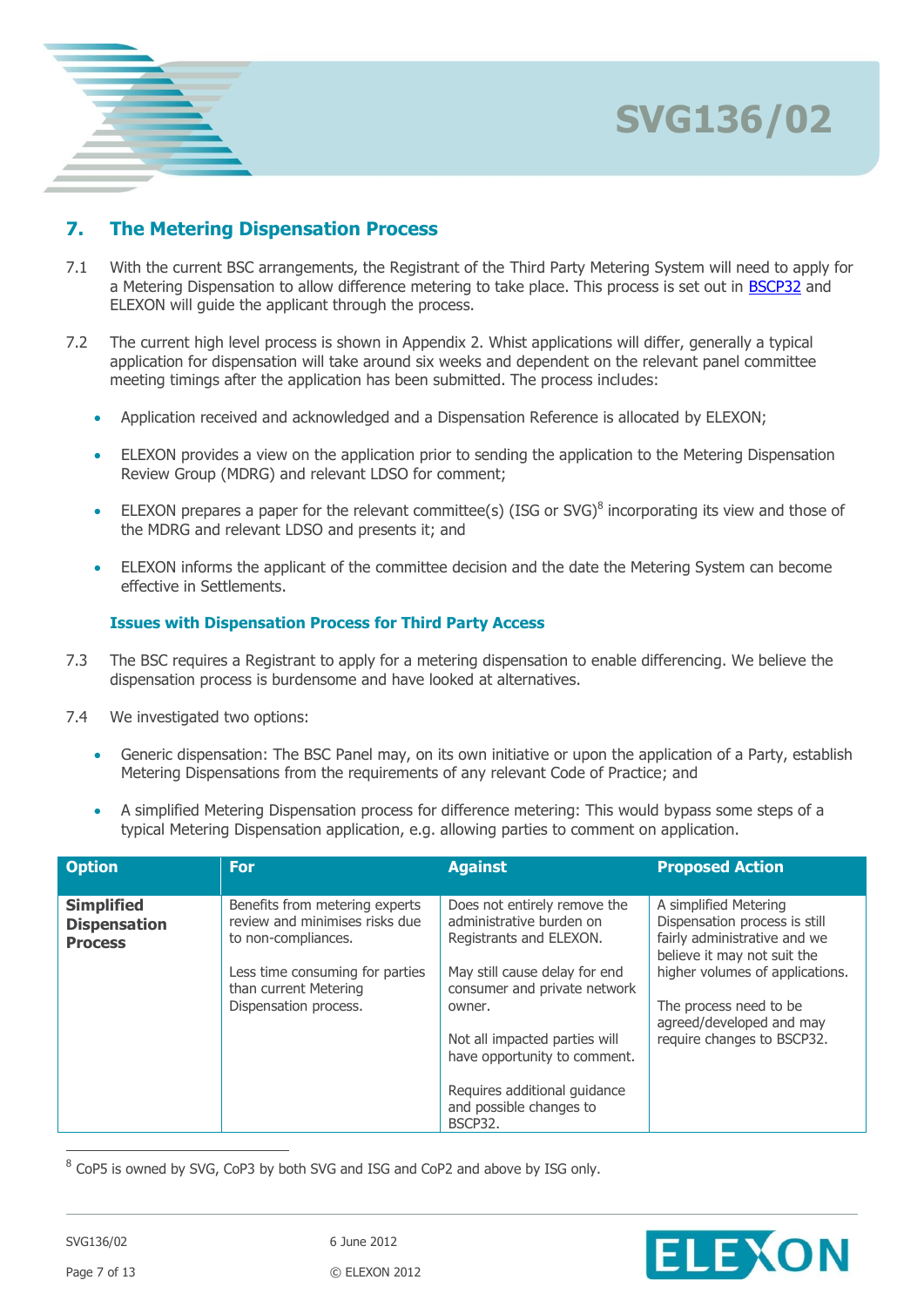

| <b>Option</b>                         | For                                                                                                                    | <b>Against</b>                                                | <b>Proposed Action</b>                                                                                                                                                                                                                                                                                                                         |
|---------------------------------------|------------------------------------------------------------------------------------------------------------------------|---------------------------------------------------------------|------------------------------------------------------------------------------------------------------------------------------------------------------------------------------------------------------------------------------------------------------------------------------------------------------------------------------------------------|
| <b>Generic</b><br><b>Dispensation</b> | Remove the need to apply for<br>Metering Dispensation for sites<br>meeting the requirements.<br>Aligned with the 20WDs | No initial quality assurance and<br>expert input on the site. | We propose a generic Metering<br>Dispensation for Metering<br>Systems of customers needing<br>third party access.                                                                                                                                                                                                                              |
|                                       | requirement for private network<br>owner to specify requirements.                                                      |                                                               | As the J0461 (Meter COP<br>Dispensation) data item is not<br>included in the D0268 (Meter<br>Technical Details) data flow; we<br>propose including a requirement<br>for parties to inform ELEXON of<br>the sites they have used for this<br>generic Metering Dispensation<br>until an initiative is implemented<br>that can track these MPANs. |
|                                       |                                                                                                                        |                                                               | Consider third party access sites<br>within Performance Assurance<br>Framework scope for 2013/14.                                                                                                                                                                                                                                              |

7.5 The generic Metering Dispensation will be designed to cover a fair proportion of customers requiring third party access, however we believe there will still be cases needing to be progressed via the standard Metering Dispensation process, for example, where it is not possible to install a CoP compliant Meter.

# **8. Change and Appointment of Supplier**

8.1 Whether it is a Change of Supplier (CoS) or the appointment of a Third Party Supplier, there is no mechanism currently to enable a Supplier to know what arrangements are in place in a given private network. The options that have been explored are described below.

### **MPAN Core Coding**

- 8.2 This option involves creating a specific pattern for the MPAN to identify the metering arrangement on the private network within the 13 digits. The option was dismissed in the TPAWG. due to:
	- High resource (time and costs) associated with implementing the solution;
	- Impact on the numerous SVA systems and Industry codes;
	- Currently the volume of customer request is unknown; and
	- There will be sites with third party access effective before such a solution is developed; therefore there will be the risk of some MPANs with numbers outside of the pattern.
- 8.3 For the reasons above, we believe it is preferable for the 13 digits MPAN core pattern to remain as-is and consideration given to using the other supplementary information to distinguish between such sites described below.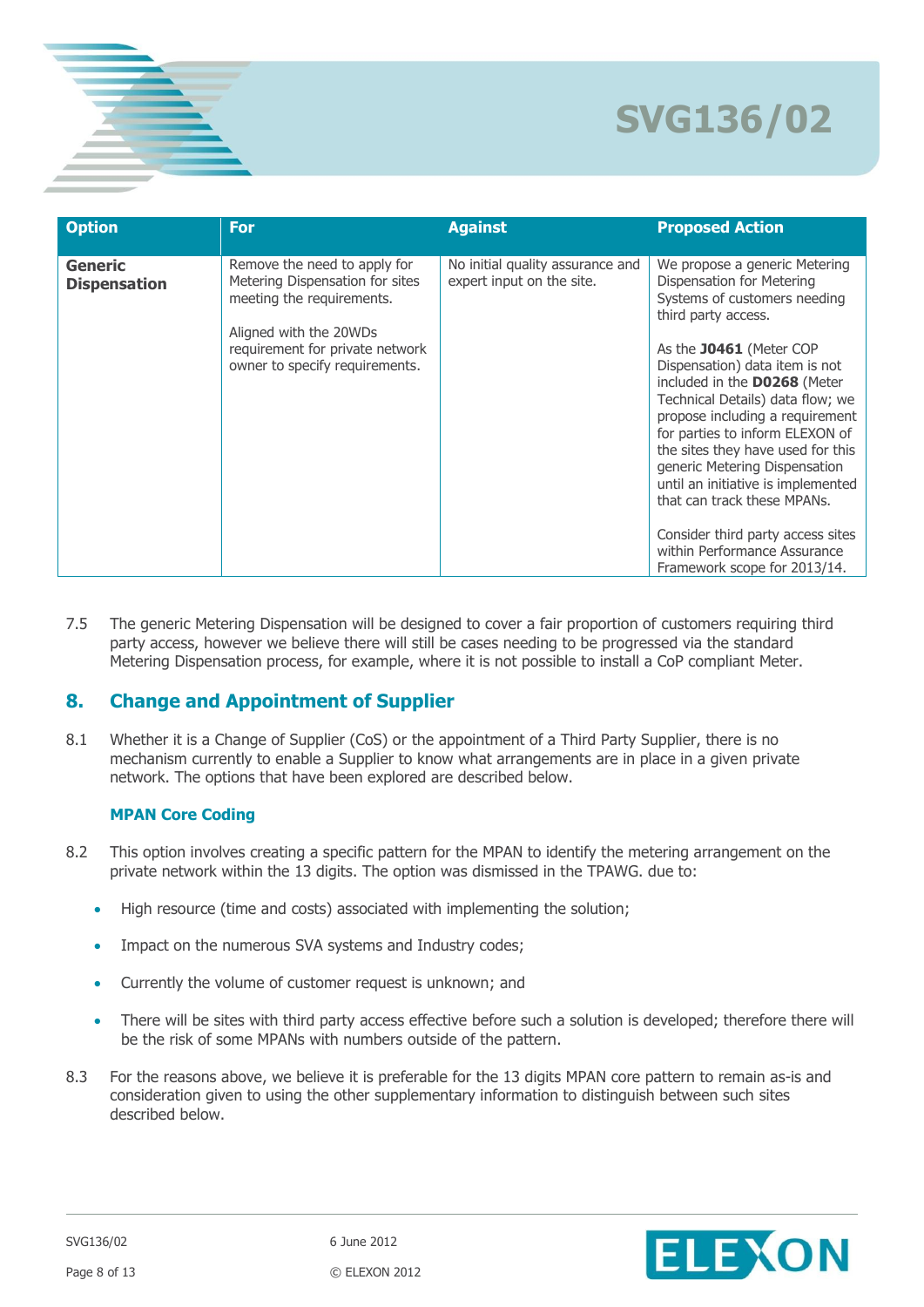

#### **Meter Timeswitch Codes**

- 8.4 Meter Timeswitch Codes (MTCs) were designed to allow Suppliers to identify the metering installed in Customers' premises. Whilst the J0220 (MTC) data item is not present in the D0268, it can help Suppliers identify the sites as it will appear as part of the MPAN.
- 8.5 During TPAWG, one of the concerns highlighted that MTCs are not necessarily updated appropriately by Suppliers, hence the quality is questionable. The process of creating a new MTC is simpler than current alternatives and the Market Domain Data (MDD) change request (Entity 52) can be initiated by ELEXON. We believe this can be used as a 'quick win' and once implemented we will monitor its effectiveness and provide further changes to the process if required.
- 8.6 There was further suggestion to use  $1<sup>st</sup>$  address line of the MPAN, which is a free text field, to highlight a private network, e.g. 'ENO – Name of Site'. We believe this is also quick win that can be adopted by Industry.
- 8.7 We propose to have a new MTC created for the MPANs that are within a private network.

### **Complex Site Supplementary Information**

8.8 As well as the MTC, the use of complex site supplementary information is required for the HHDC to perform the differencing. The MOA of the Boundary Point Meter must maintain and provide the complex site supplementary to the HHDC and other parties as per BSCP514.

# <span id="page-8-0"></span>**9. NHH Settlement**

- 9.1 The Third Party Meter must be capable of producing Half Hourly data to allow differencing to happen and it is assumed the customer will be HH settled. During the TPAWG, we discussed the option of a customer wishing to be traded NHH. We explored the possibility of installing a NHH meter which can produce HH Settlement quality data.
- 9.2 It was agreed that this option may be difficult for some agents due to the underlying complexities of NHH agent interacting with HH agents (For example the NHH agents may not be able to send D0036 $^9$ ) and the systems and processes are not in place to allow this to happen. Moreover, the customer must appoint the same the DC which will be a HHDC.
- 9.3 This requires the Third Party Meter to be HH settled for difference metering, thus the relevant BSCPs should be updated to emphasize this with the provision that changes could be progressed in the future.

# **10. Further Issues**

### **Parties Collaboration**

10.1 As this is a legal obligation, we expect private network owner and the Boundary Point Supplier to facilitate the customer application for third party supply notwithstanding the current arrangements.



<sup>&</sup>lt;sup>9</sup> 'Validated Half Hourly Advances for Inclusion in Aggregated Supplier Matrix'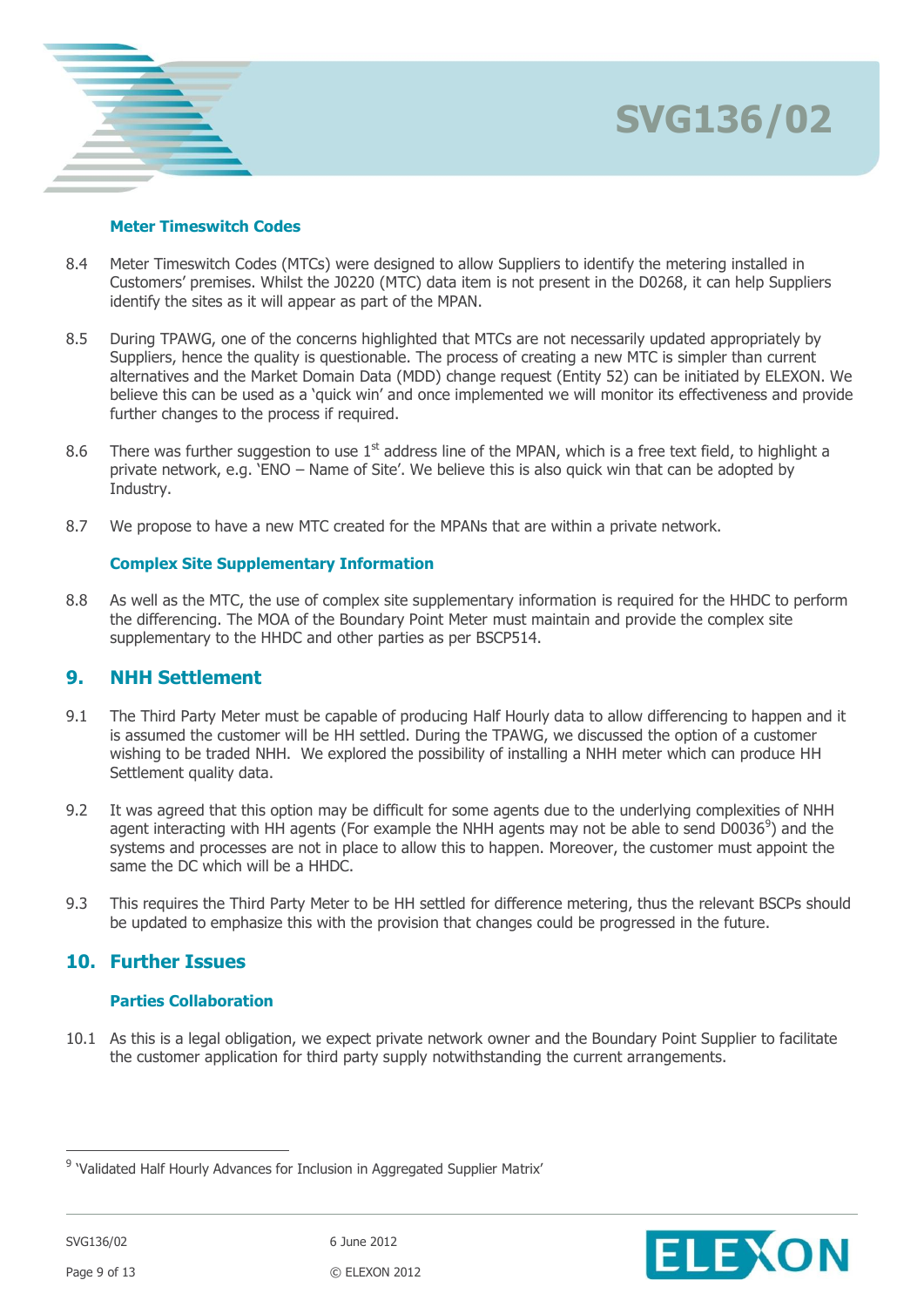

10.2 ELEXON will facilitate and support parties gaining third party access to the extent that ELEXON is able to do so in relation to BSC Settlements. Further problems, once the metering has been set-up, can be resolved by the Trading Disputes $^{10}$  process.

#### **Accounting for Losses**

- 10.3 Any difference metering solution must include an appropriate mechanism for accounting for electrical losses, both on the licensed Distribution System, and on the private network.
- 10.4 The BSC requires Licensed Distributors to calculate Line Loss Factors (LLFs) that account for electrical losses between the Transmission Network and Boundary Point Meter of the private network, i.e. losses over the Distribution Network. We would therefore expect the same LLF to be applied to the Boundary Meter and to Third Party Meters on the private network.
- 10.5 With regards to losses on the private network, there are two options which could be progressed:
	- Agreement between parties in applying an adjustment factor to the Third Party Meter readings (before they are subtracted from the Boundary Meter readings) to compensate for the losses within the private network. This option ensures that the Boundary Point Supplier and the Third Party Supplier(s) share responsibility under the BSC for the losses on the private network, but it requires a process for the Suppliers involved to agree the adjustment factors; or
	- No adjustment of Third Party Meter readings for losses on the private network. This means that all such losses remain the responsibility of the Boundary Point Supplier for BSC purposes (but does not preclude the private network owner from including an allowance for losses on the private network in the use of system charges made to Third Party Suppliers and/or customers).
- 10.6 We recommend the second option due to the ease of implementation and reduced complexities.

### **11. Summary of Changes**

- 11.1 The following are a summary of the changes we are proposing and they are applicable to difference metering scenario:
	- Generic dispensation for sites requiring third party access;
	- Create new MTC and use MPAN first address line for Third Party Customers within a private network;
	- Maintain the requirement for the appointment of a common HHDC;
	- Remove the requirement for appointment of a common HHMOA;
	- Maintain the requirement for customers wishing to have third party access to be HH Settled;
	- Retain the requirement for MOAs of Boundary Point Meter to maintain the complex site supplementary information; and
	- Consider within the Performance Assurance Framework for Audit year 2013/2014.

 $\overline{a}$ 



**SVG136/02**

<sup>&</sup>lt;sup>10</sup> BSCP11 'Trading Disputes'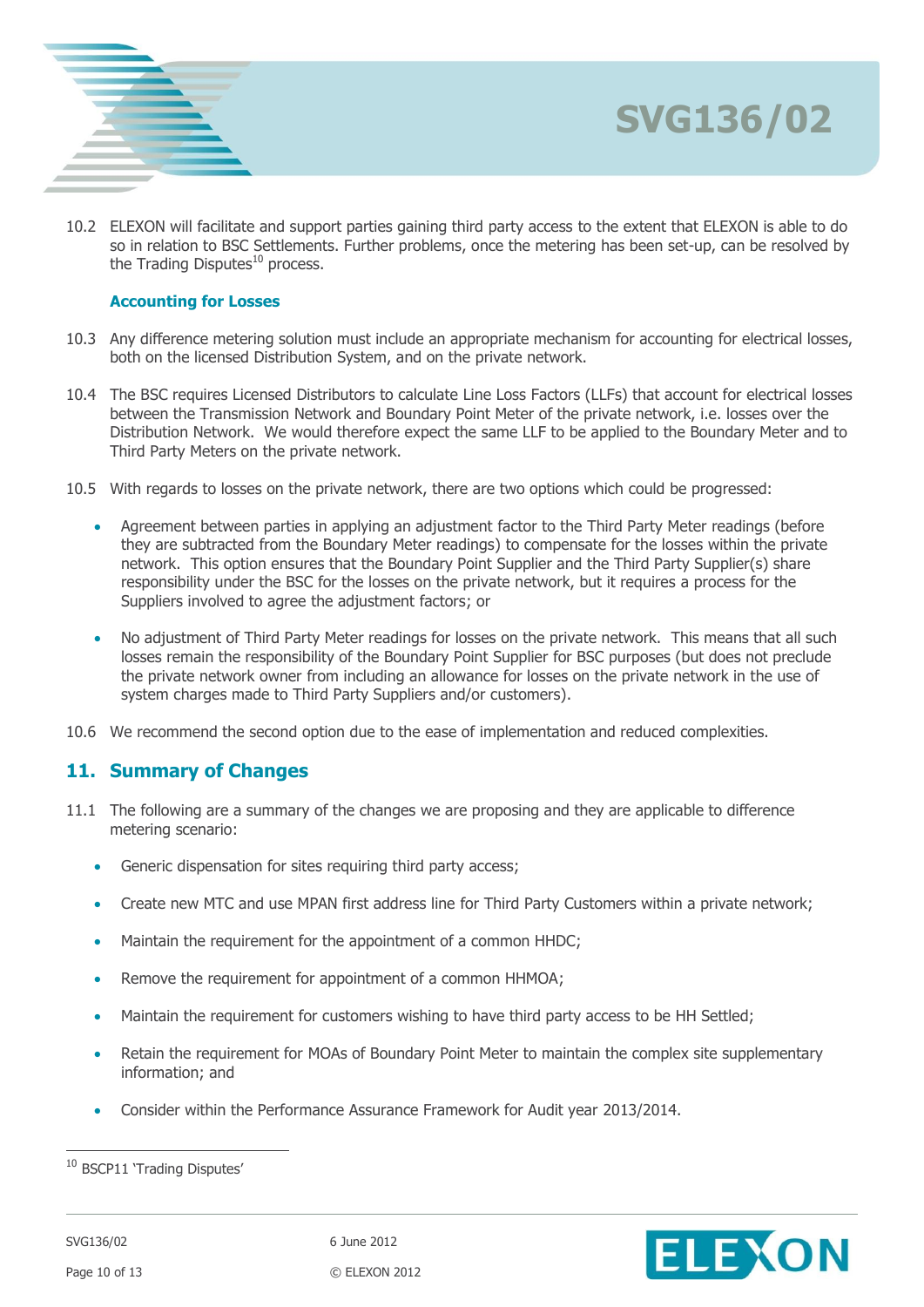

11.2 Furthermore private network owners and customers need to aware that ELEXON will not be making any arrangements for how losses will be compensated and losses with be handled as described in Section 10.

# **12. Next Steps & Timeline**

| June                                                                                                                                                                  |                                                                                   |                                                                 |                                 |
|-----------------------------------------------------------------------------------------------------------------------------------------------------------------------|-----------------------------------------------------------------------------------|-----------------------------------------------------------------|---------------------------------|
| July<br>6 Jun -SVG<br>Endorsement<br>13 Jul - Raise<br>6 Jun - TPAWG<br>for Impact<br>2nd meeting<br><b>Assessment</b><br>Develop Solutions (IAs)<br>Draft CP changes | <b>August - September</b><br>30 Aug - IAs<br>deadline<br>6 Sep - IAs<br>published | October<br>2 Oct - SVG<br>Approval<br>SVG decision<br>published | November<br>November<br>Release |

# **13. Recommendations**

- 13.1 We invite you to:
- a) **NOTE** the principles with developing the solutions to the BSC issues for third party access on private networks; and
- b) **ENDORSE** the changes highlighted in paragraph 11 be developed for implementation as per timeline.

### **List of Appendices:**

Appendix 1 – HH Meter to SVAA process diagram Appendix 2 – Current Meter dispensation

### **For more information, please contact:**

Zaahir Ghanty, Design Authority Analyst [zaahir.ghanty@elexon.co.uk](mailto:zaahir.ghanty@elexon.co.uk) 020 7380 4362

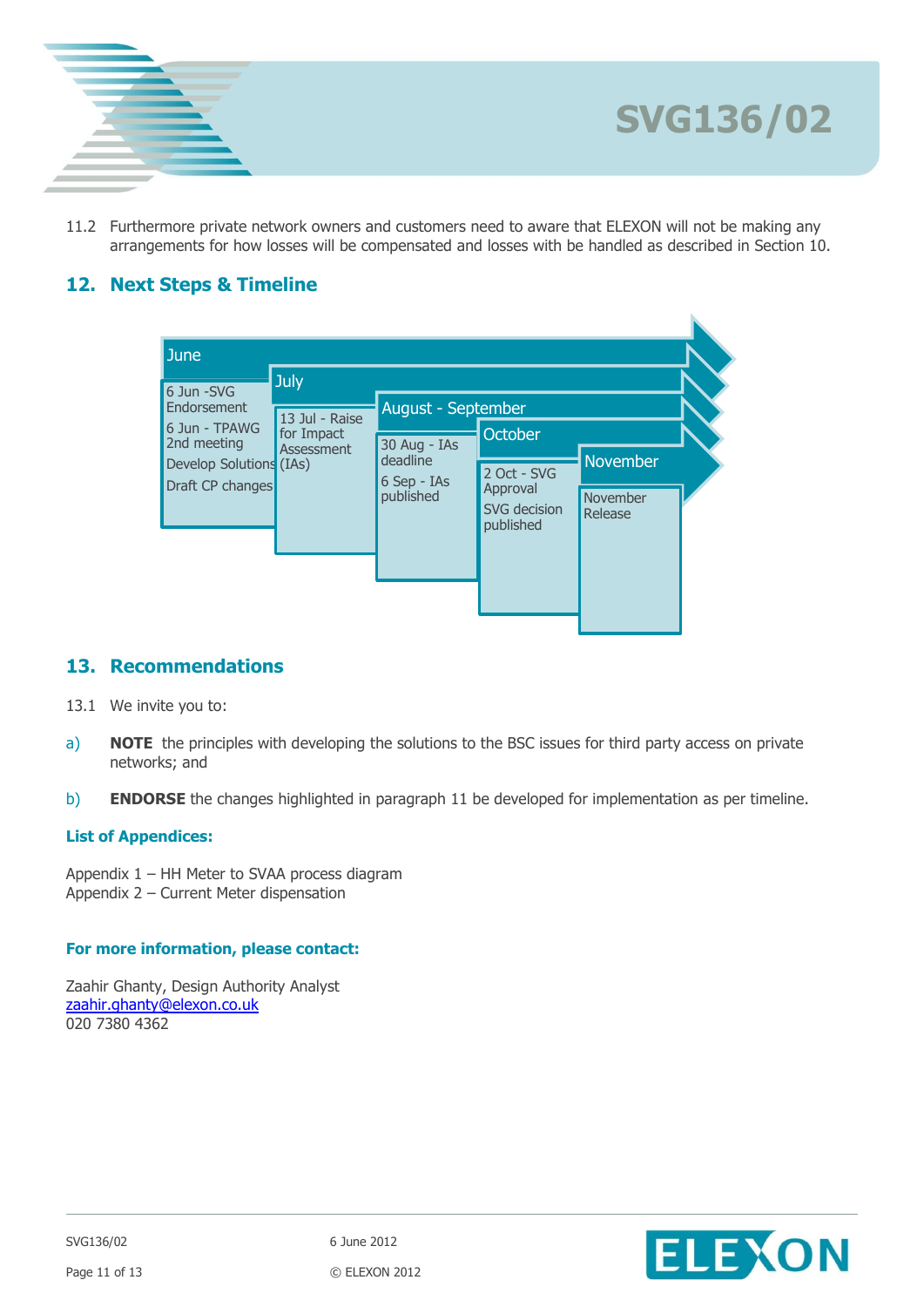

### **Appendix 1 - HH meter to SVAA**



SVG136/02 6 June 2012

Page 12 of 13 © ELEXON 2012